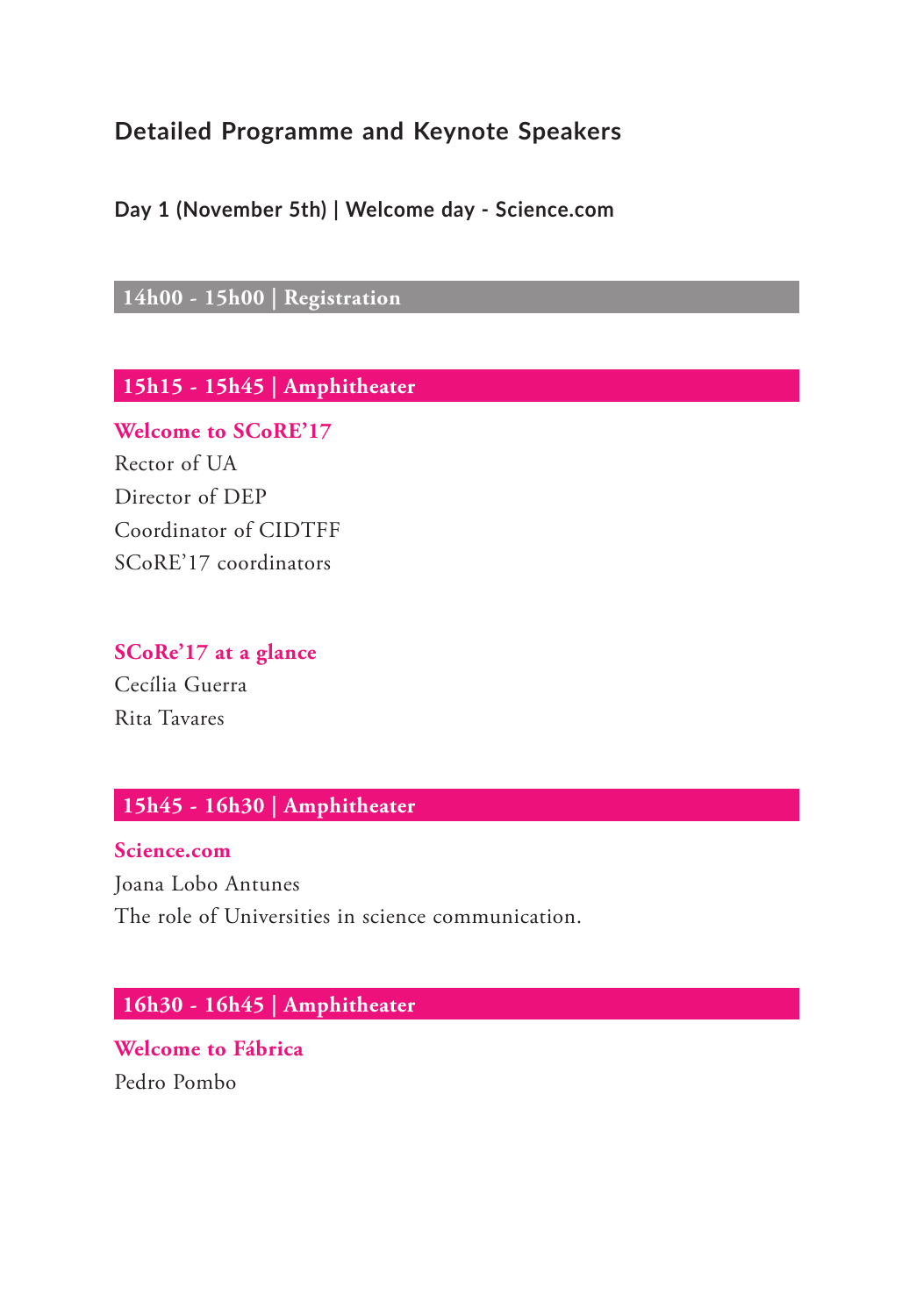# **Day 1 | Welcome day - Science.com**

**16h45 - 17h15 | Musidec Coffee Break**

### **17h15 - 18h45 | SCoRE'17 facilities**

**Guided exploratory visit to Fábrica Centro Ciência Viva de Aveiro**

### **20h00 - 23h00 | Cais da Tosca restaurant**

### **PubhD dinner at Cais da Tosca restaurant**

The participants will have the opportunity to explain their individual project to other colleagues and mentors in an informal context. The talks must be at a "pub level", i.e., the idea is that you don't have to be an academic to understand the talks.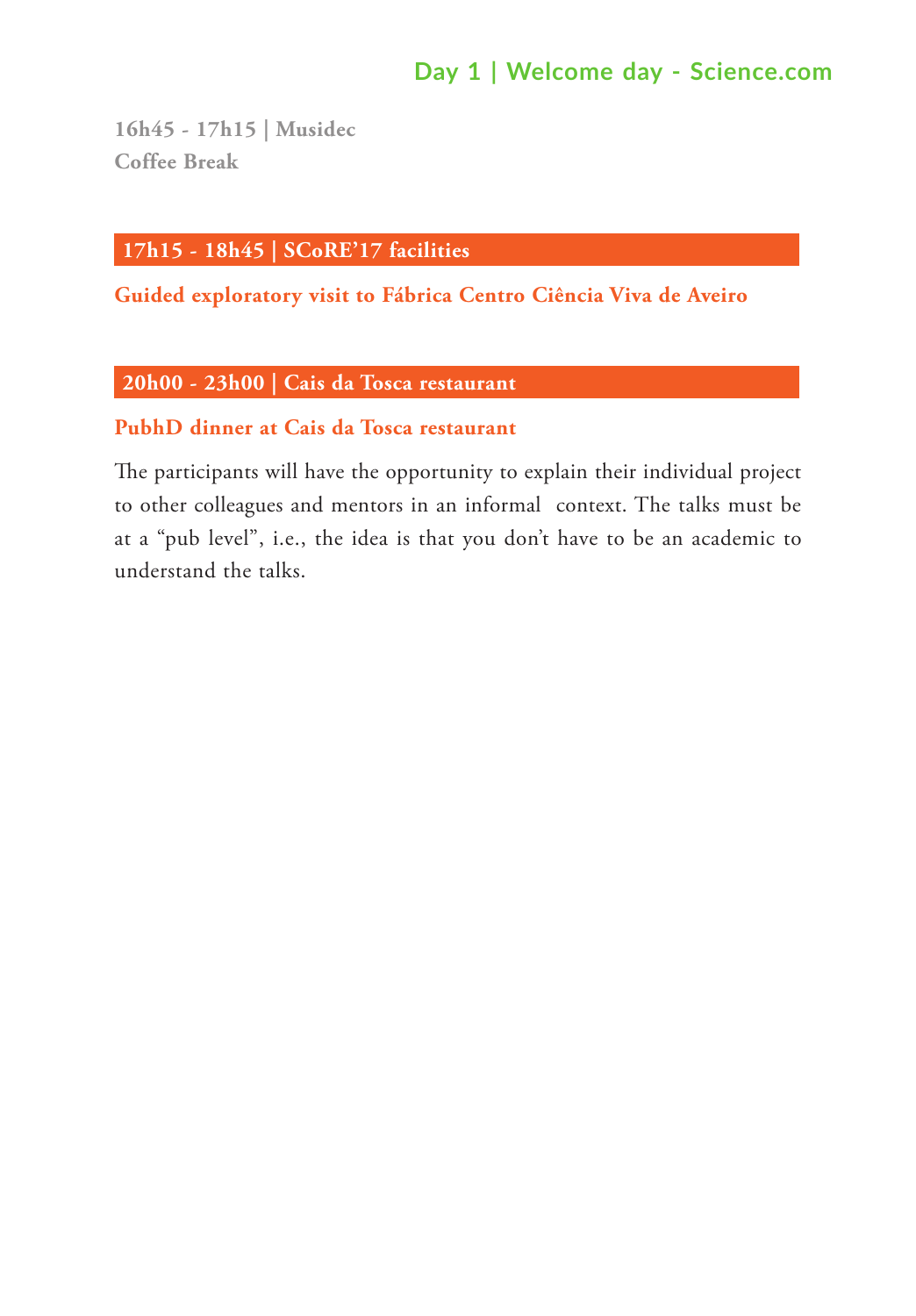# **Day 1 | Welcome day - Science.com**

#### **Keynote speaker of the day**



**Joana Lobo Antunes** coordinates the interface of ITQB NOVA (Instituto de Tecnologia Química e Biológica António Xavier of the NOVA University of Lisbon) with the outside world, through institutional communication, science outreach programs, training scientists in communication and acting as media relations. Also committed in doing research in Science Communication.

## **Dialogue and reflection about what is the role of Universities in science communication**

Knowledge is created at Universities and research institutes, and it is the place where researchers and students of all ages discuss latest science advancements. In the last couple of decades, Universities and research institutes have become acutely aware of the need to better communicate with different parts of society and to open the doors and translate their knowledge to the untrained eyes and ears. Open days, science fairs, science talks, connection with museums and science centers have been some of the strategies adopted. Nevertheless, there seems to be difficulties to reach large audiences. Why is that and what can we, as researchers, contribute to the change we want to see in the world? And also, what is the role of Science Communicators in that endeavor?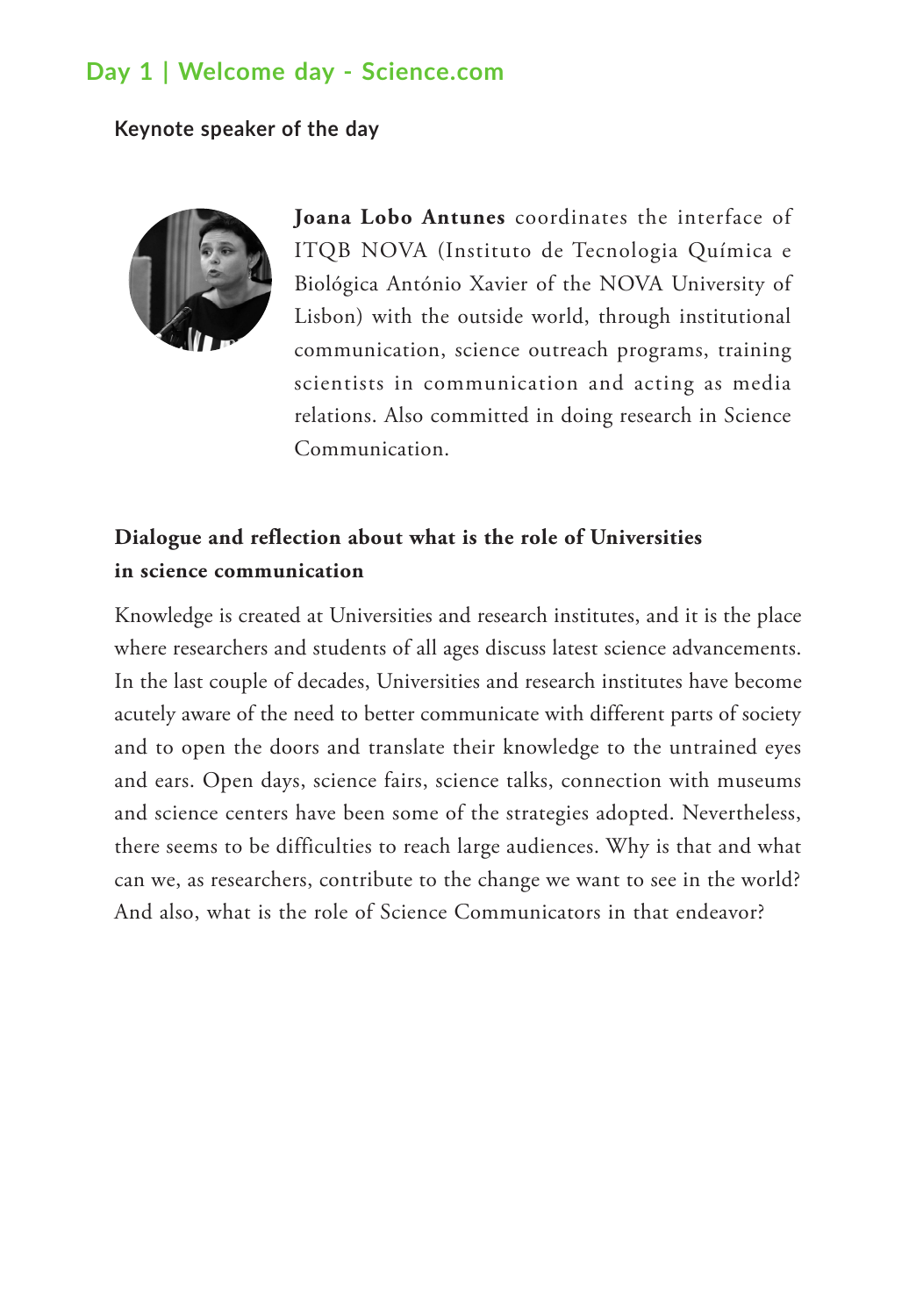### **Day 2 (November 6th) - InfoScience**

### **9h00 - 10h30 | Amphitheater**

## **InfoScience | Lecture**

Aitor Eguinoa Discussion about: what are infographics? What are they for? How can they help us in research and dissemination?

### **10h30 - 10h45 | Coffee Break**

## **10h45 - 12h00 | Amphitheater**

### **InfoScience | Lecture**

Aitor Eguinoa Presentation and discussion about online tools to develop infographics.

### **12h00 - 14h00 | Lunch**

### **14h00 - 15h30 | Math games room**

### **InfoScience | Workshop**

Aitor Eguinoa

To develop infographics based on academic projects (e.g., abstract, data)

The students will need PC, pencils and paper.

### **Software:**

- Excel (if possible)
- • "Tableau Public" (free) available at<https://public.tableau.com/en-us/s/>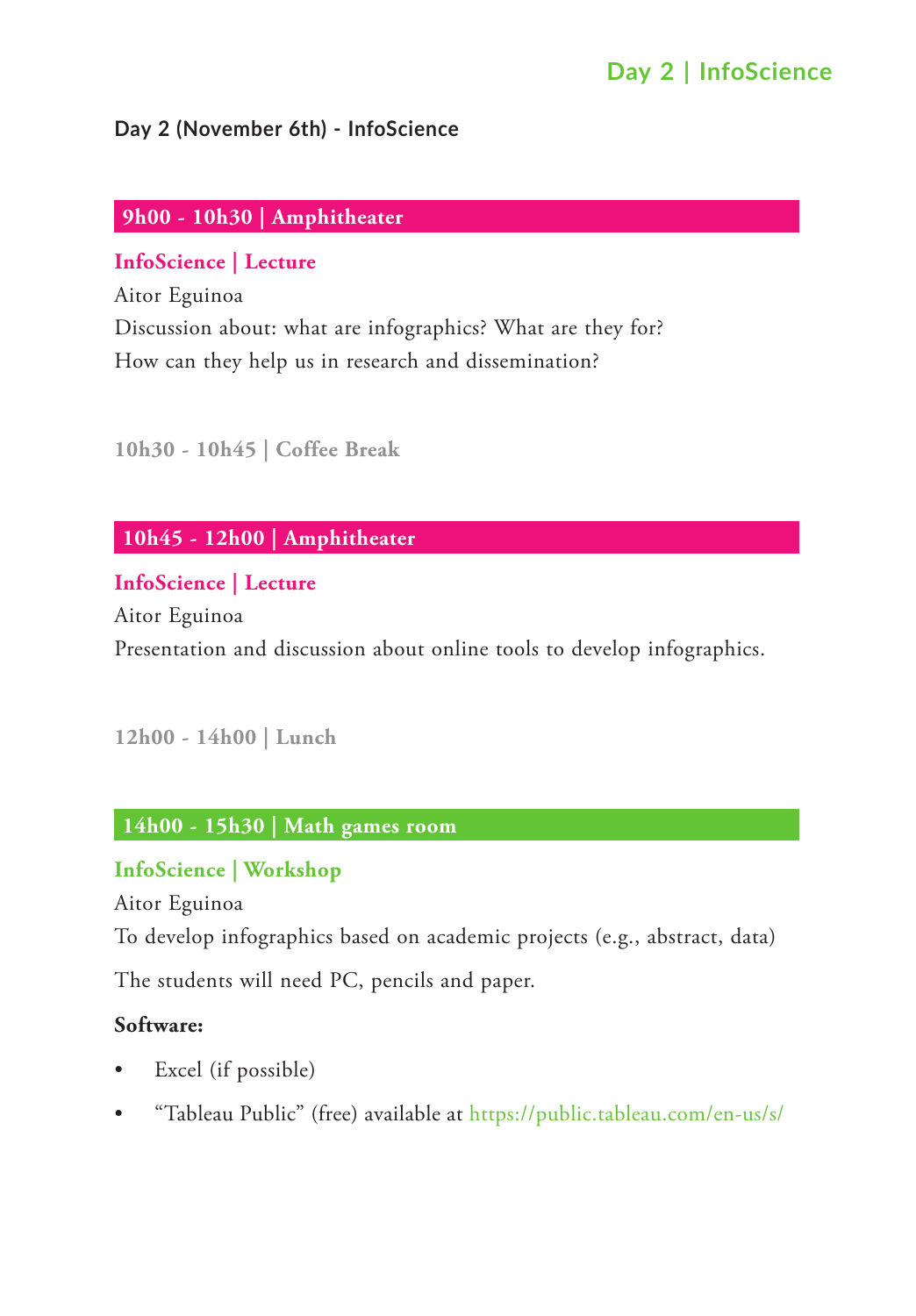**15h30 - 15h45 | Coffee Break**

**15h45 - 17h00 | Math games room**

Continuation

**17h00 - 19h00 | SCoRE'17 facilities**

**NXT robot workshop** | *Oficina dos Robôs*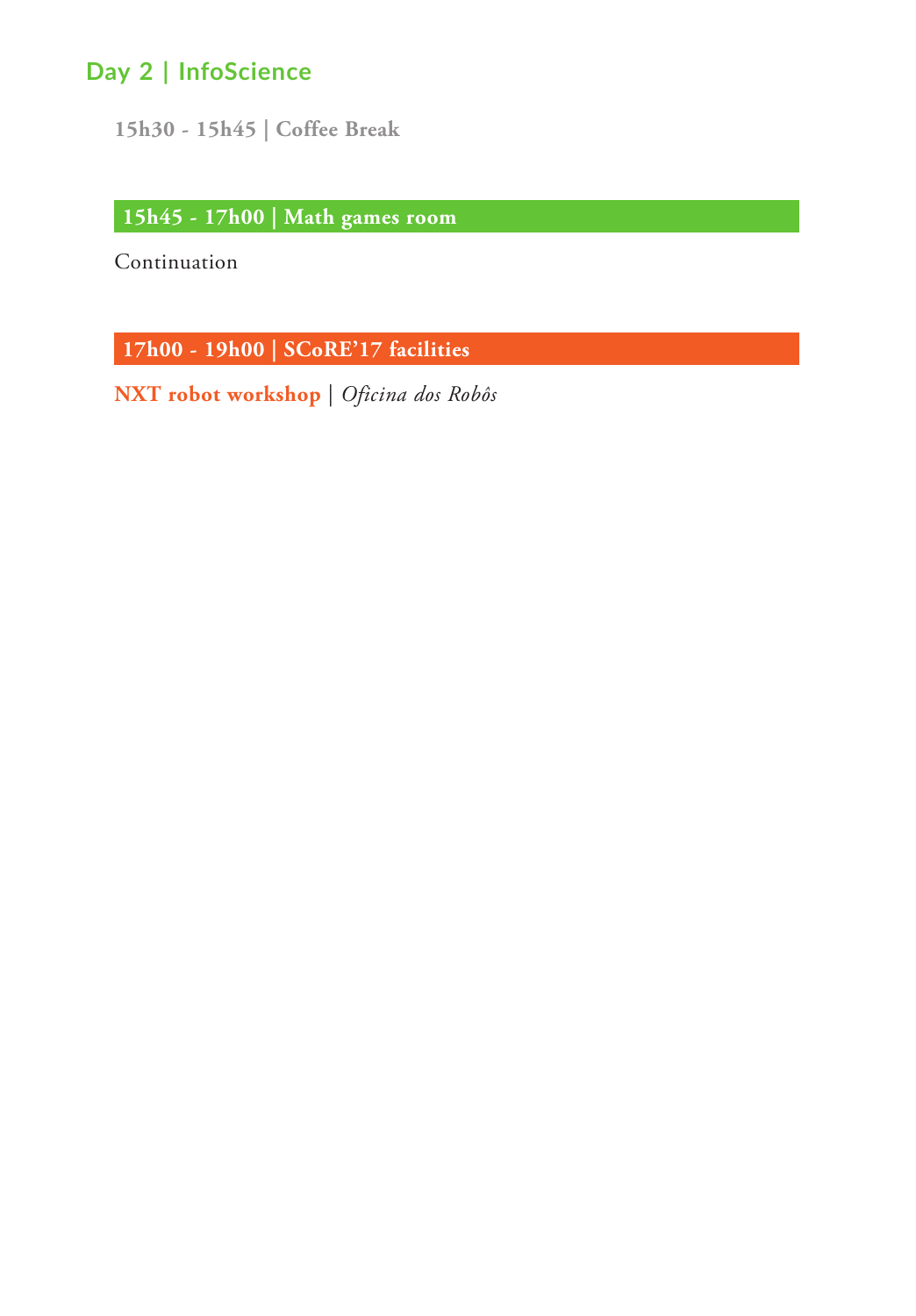#### **Keynote speaker of the day**



**Aitor Eguinoa** studied Sciences of Communication at the University of País Vasco (UPV-EHU). He has worked in the infographics department in many media channels, such as El Correo (Bilbao), La Nación (Argentina) and El País (Madrid). Since 2005 he is founder partner of Estudio 90 grados, which is an enterprise specialized in bringing graphic communication closer to areas not related to traditional media. Throughout these years he has received several international awards including one gold medal and two silver medals in the Malofiej Awards of infography. Since 2012 he teaches online infography in the Faculty of Communication of the University of Navarra.

### **Infographics: a tool to visualize your knowledge**

What are infographics? What are them for? How can they help us in research and dissemination?

The infography is a tool based on the way our brain understands and processes data, which can help us to organize and hierarchize our ideas and to communicate our research projects and conclusions in a simple, attractive, easy to understand and to memorize way.

Before using this tool we must know the rules it is based on and which graphic codes should we use to respond graphically to the most common questions (What, Who, Where, When, How much, How and Why).

Different types of graphic visualizations will be presented, as well as examples and possible applications to scientific topics. We will first analyze the different steps to shape a specific content graphically. Besides that, we will see how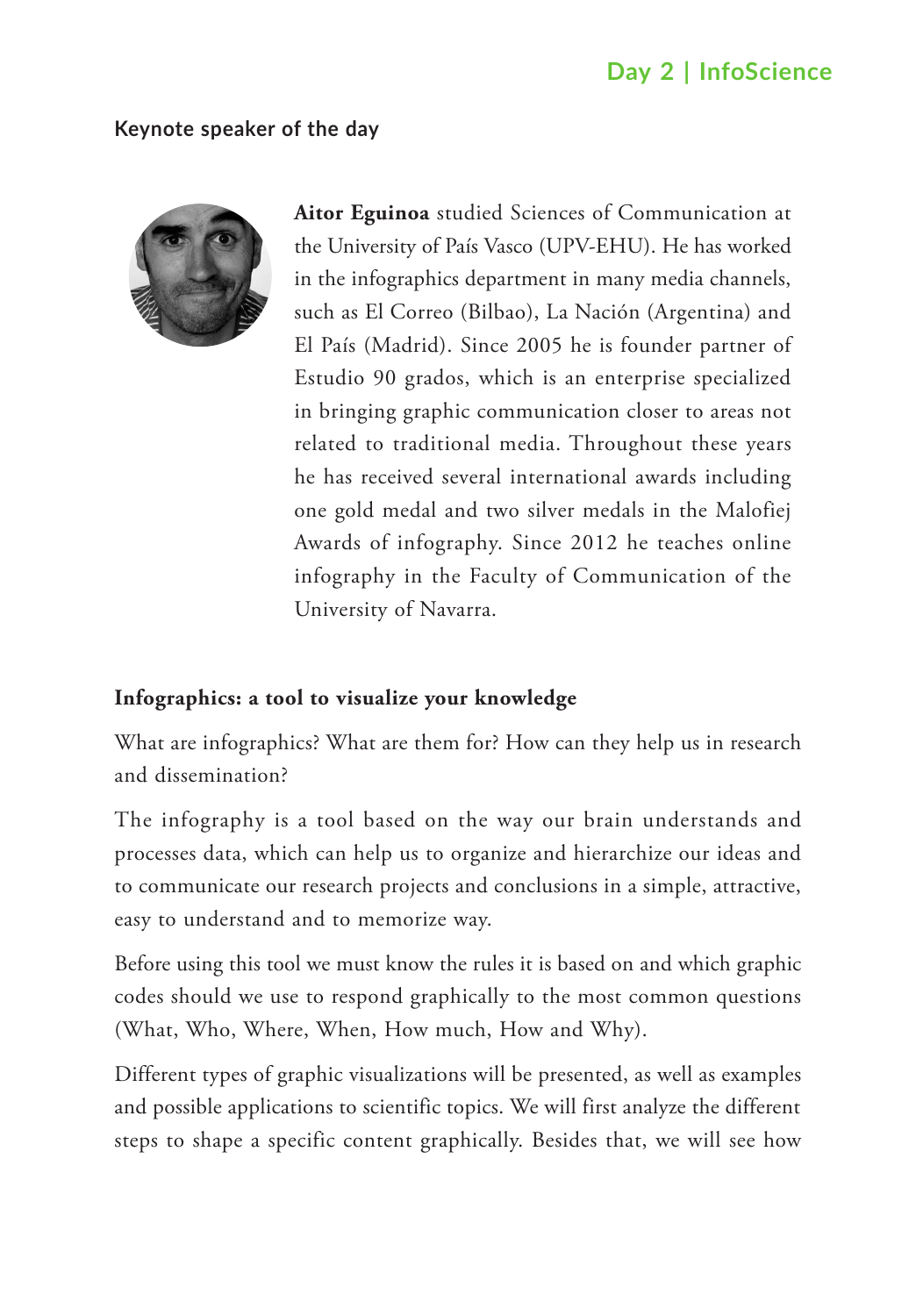to select the most relevant data and ideas, how to arrange those ideas in a paper and how to give them a graphic hierarchy.

We will also comment on some free online tools that we can use to create our visualizations (Tableau, Inkscape, Carto DB…).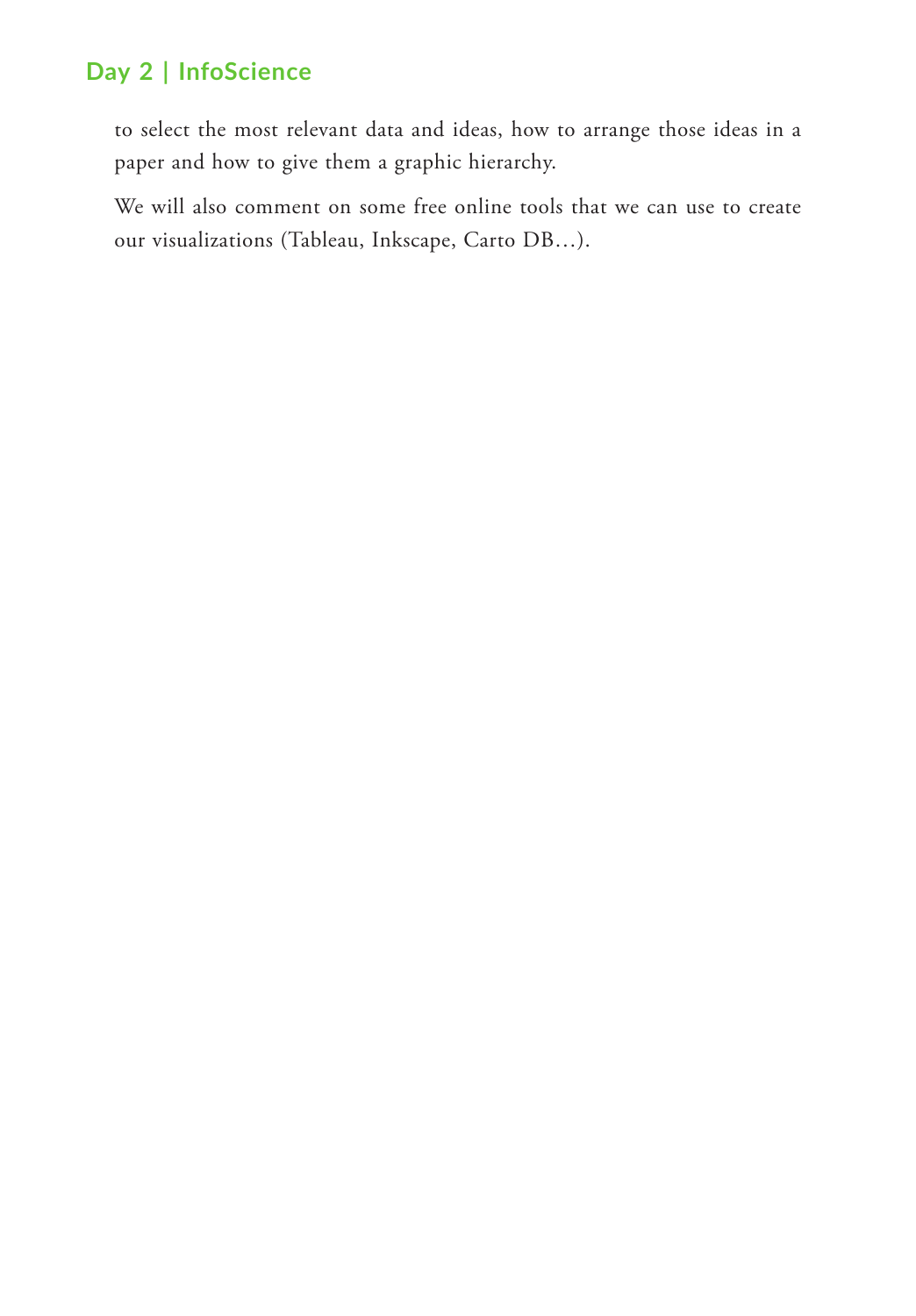# **Day 3 | What's up Science?**

## **Day 3 (November 7th) - What's up Science?**

| 9h00 - 10h30   Math games room                       | <b>Holography</b> room   |
|------------------------------------------------------|--------------------------|
| What's up Science?   Lecture                         | <b>Mentoring</b>         |
| António Granado                                      | Individual work in the   |
| Discussion about differences between scientists      | facilities with Mentors' |
| and journalists and how science communication        | support                  |
| can be enhanced; constraints and how science         | (Groups 3 and 4)         |
| institutions can help to bring better science to the | The students will need   |
| general public                                       | PC, pencils and paper    |
| (Groups 1 and 2)                                     |                          |

**10h30 - 10h45 | Coffee Break**

| 10h45-12h00   Math games room                       | <b>Holography room</b>                          |
|-----------------------------------------------------|-------------------------------------------------|
| What's up Science?   Workshop                       | <b>Mentoring</b>                                |
| António Granado                                     | Individual work in the                          |
| To write a press release based on academic projects | facilities with Mentors'                        |
| (e.g., abstract)                                    | support                                         |
| (Groups 1 and 2)                                    | (Groups $3$ and $4$ )                           |
| The students will need PC, pencils and paper        | The students will need<br>PC, pencils and paper |

**12h00 - 14h00 | Lunch**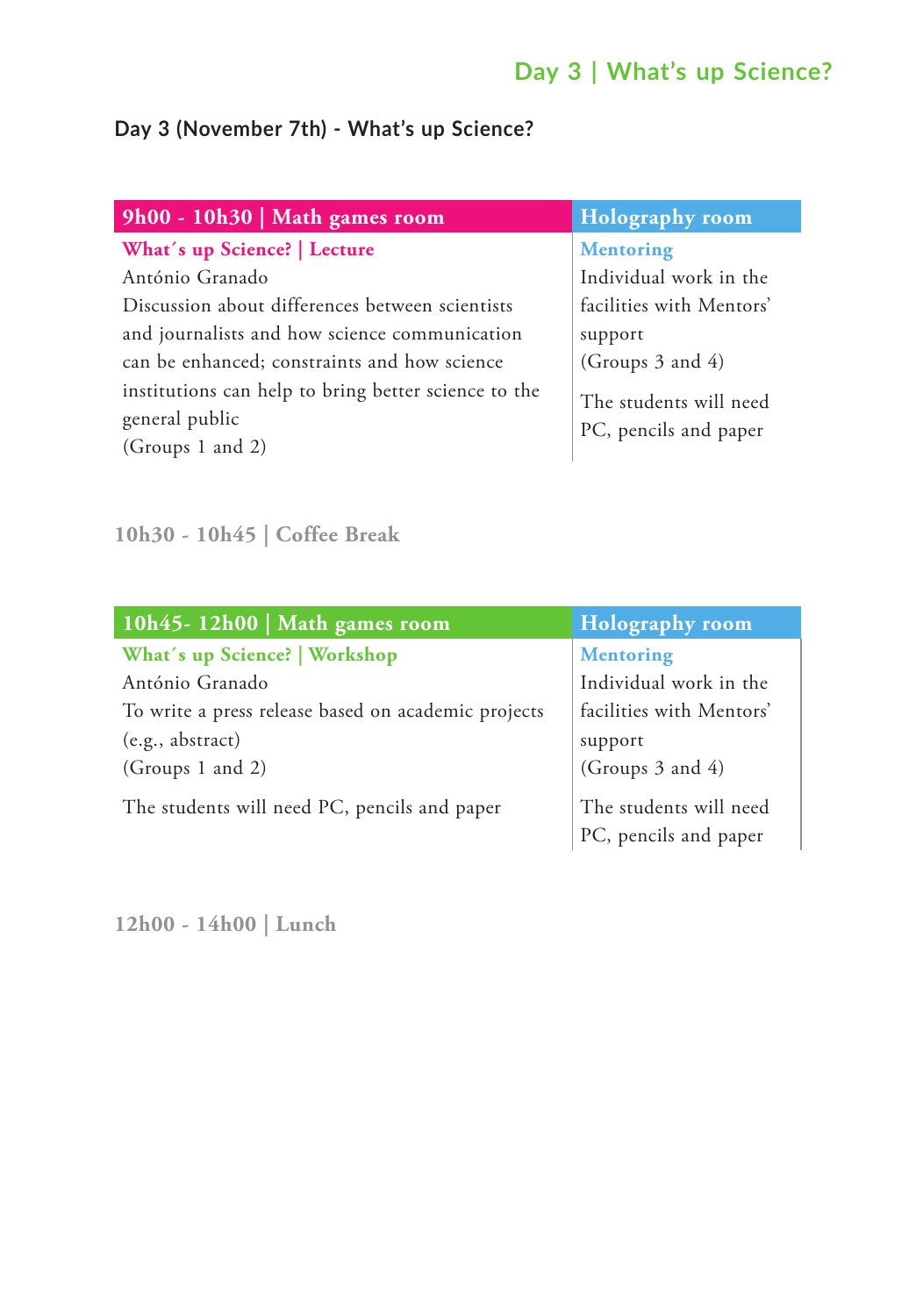# **Day 3 | What's up Science?**

| <b>Holography room</b>                          | 14h00 - 15h30   Math games room                                                 |
|-------------------------------------------------|---------------------------------------------------------------------------------|
| <b>Mentoring</b>                                | What's up Science?   Lecture                                                    |
| Individual work in the                          | António Granado                                                                 |
| facilities with Mentors'                        | Discussion about differences between scientists and                             |
| support                                         | journalists and how science communication can be                                |
| (Groups 1 and 2)                                | enhanced; constraints and how science institutions                              |
| The students will need<br>PC, pencils and paper | can help to bring better science to the general public<br>(Groups $3$ and $4$ ) |

## **15h30 - 15h45 | Coffee Break**

| <b>Holography</b> room                          | 15h45 - 17h00   Math games room                     |
|-------------------------------------------------|-----------------------------------------------------|
| <b>Mentoring</b>                                | What's up Science?   Workshop                       |
| Individual work in the                          | António Granado                                     |
| facilities with Mentors'                        | To write a press release based on academic projects |
| support                                         | (e.g., abstract)                                    |
| (Groups 1 and 2)                                | (Groups 3 and 4)                                    |
| The students will need<br>PC, pencils and paper | The students will need PC, pencils and paper        |

## **17h00 - 19h00 | SCoRE'17 facilities**

**Prose and Science** | 15min | Amphitheater

**"Littoral Drift" video** | 1h15min | Amphitheater

**Hands on** | 30min | *Mãos na Massa*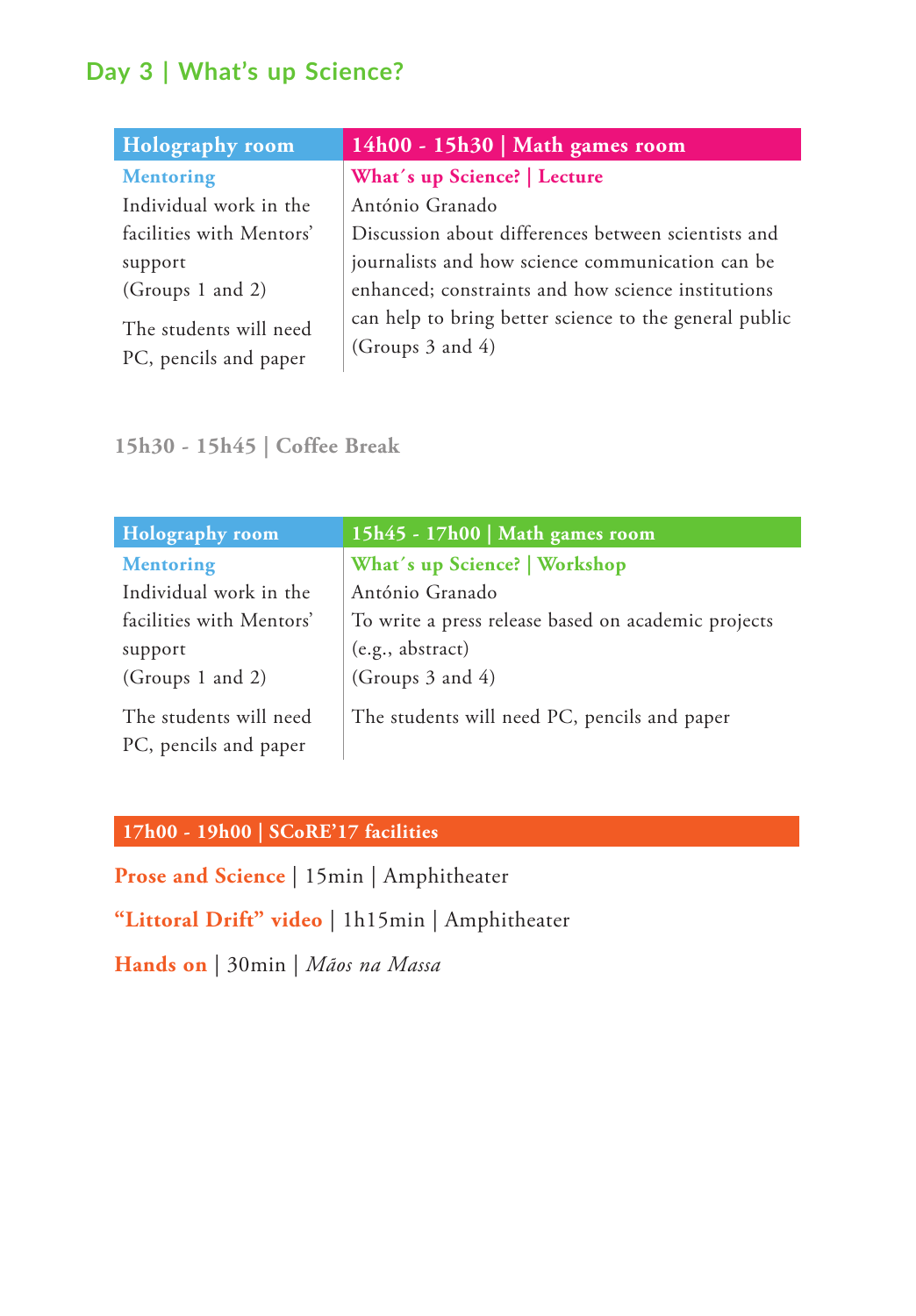## **Day 3 | What's up Science?**

#### **Keynote speaker of the day**



**António Granado** is assistant professor of Journalism at Universidade Nova de Lisboa, where he coordinates the master's programs in Science Communication and in Journalism. From 1989 to 2010, he worked as a science journalist for Público, one of Portugal's main daily quality newspapers, where he also was science editor, sub-editor-in-chief, managing editor and online editor. From 2010 to 2014, he worked as the online editor for RTP, the Portuguese public broadcaster. He holds a MSc on Science Journalism from Boston University, in the US, and PhD on Communication Sciences from the University of Leeds, in the UK.

#### **What's up Science?**

The relationship between scientists and journalists has been improving in the last few years, mainly because both professional groups are starting to recognize and respect their different cultures. To understand how journalists work and what their expectations are when contacting sources is crucial to improve the connection of these different worlds and, ultimately, serve the people who want to know more about what happens in laboratories all over the world. In this short talk, I will be speaking about the differences between scientists and journalists and how science communication can be enhanced. From a newsroom perspective, I will also talk about the constraints science journalists face on a daily basis and how science institutions can help to bring better science to the general public.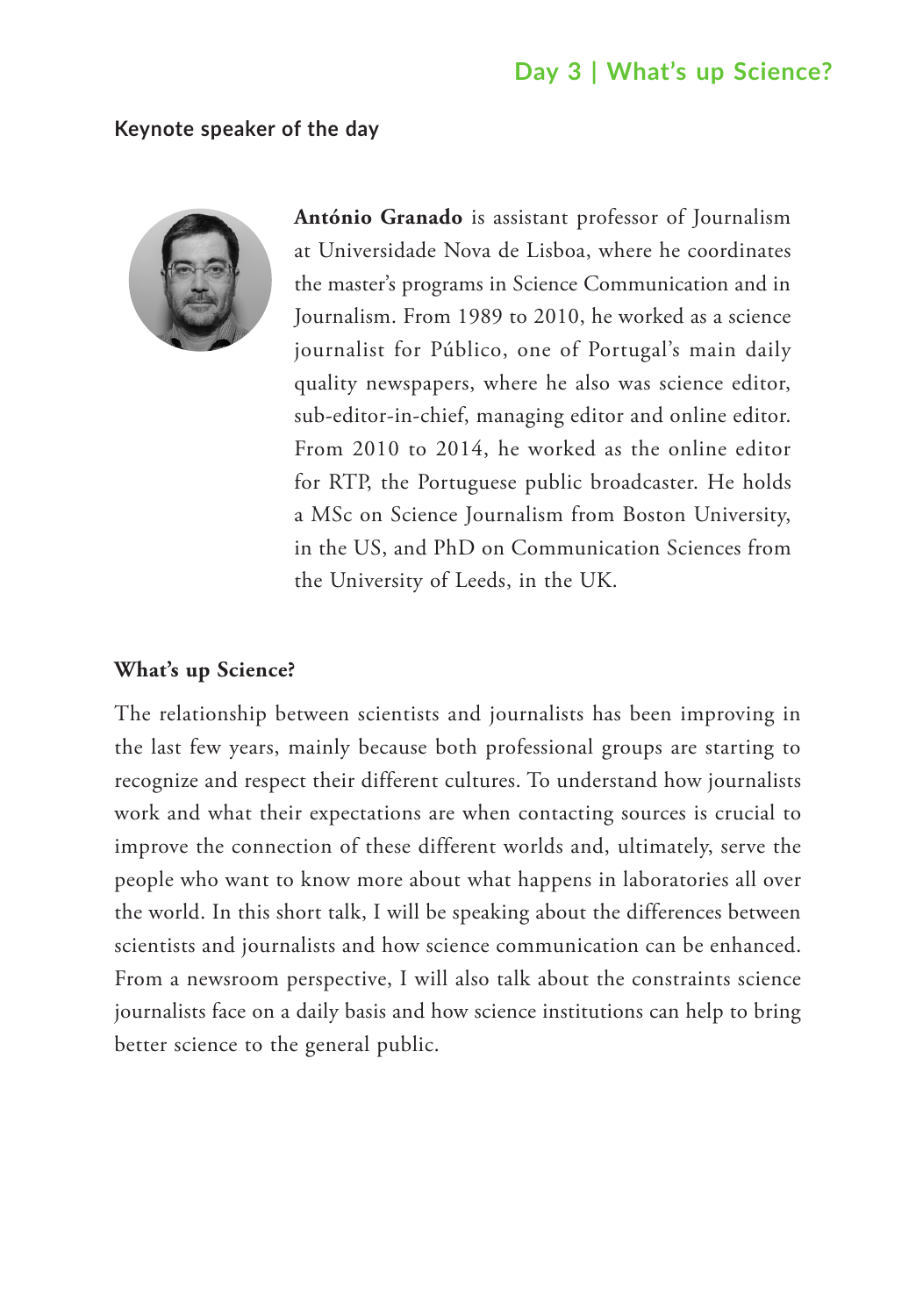### **Day 4 (November 8th) - FlashScience**

### **9h00 - 10h30 | Amphitheater**

### **FlashScience | Lecture**

Malcolm Love

Discussion about filmmaking skills and how to apply them to tell the stories of science; about some of the hidden artfulness of successful filmmaking; and about some simple ideas that make a large difference when communicating science

Paulo Nuno Vicente From the "abstract" to the "storyboard"

The students will need PC, pencils and paper

**10h30 - 10h45 | Coffee Break**

### **10h45 - 12h00 | Amphitheater**

### **FlashScience | Lecture**

Paulo Nuno Vicente Rec/Stop: Video sequence exercise The students must bring some recording device with HD quality (e.g.,smartphone, a still camera, or a video camera)

The students will need PC, pencils and paper

**12h00 - 14h00 | Lunch**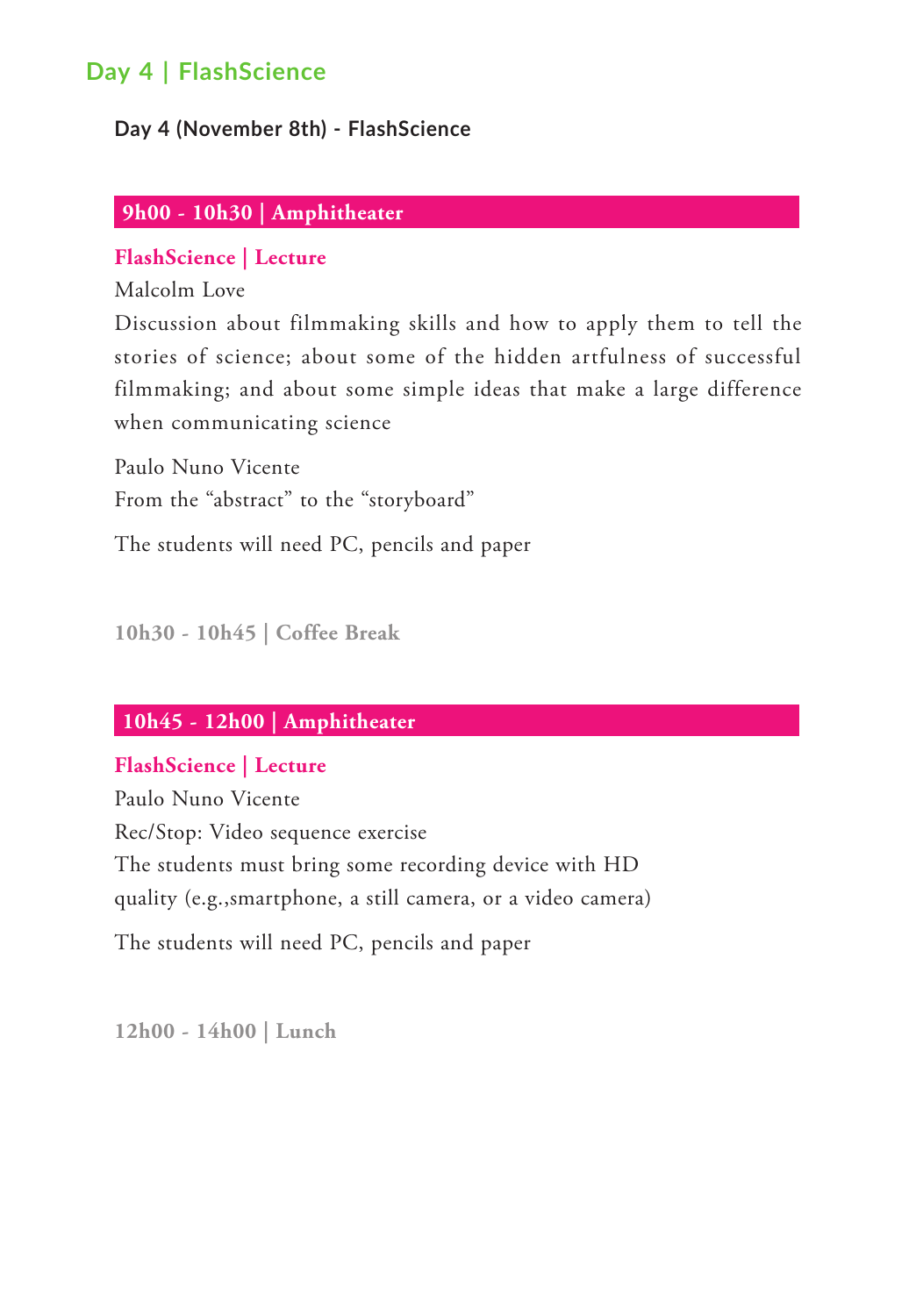# **14h00 - 15h30 | Math games room**

## **FlashScience | Workshop**

Nuno Barbosa Basic notions of film editing and animation. The students will film and edit their own short video.

The students must bring:

- • some recording device with HD quality (e.g.,smartphone, a still camera, or a video camera);
- photos, videos, graphics, and/or animations that illustrate or are related to the project

### **Software:**

• "Open Shot" (free) available at <http://openshot.org/>

**15h30 - 15h45 | Coffee Break**

### **15h45 - 18h00 | Math games room**

Continuation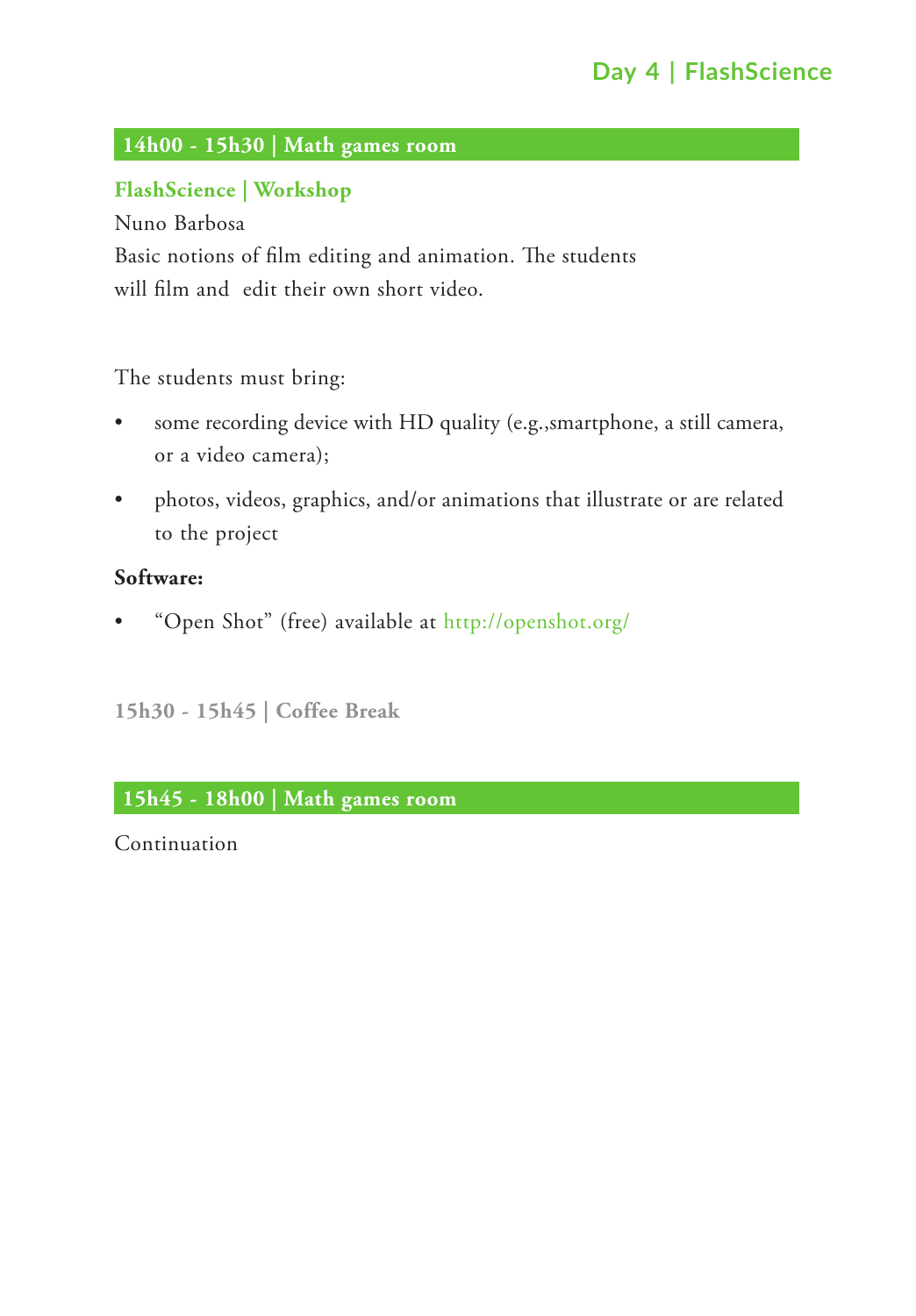#### **Keynote speakers of the day**



**Malcolm Love** worked for the BBC as a programme maker (and occasional presenter) in London, Cardiff and Bristol where he became a senior producer for features and documentaries. He now works in three areas: as an independent producer; he teaches science communication at the University of West of England in Bristol; and he coaches people and groups to communicate on radio, TV and to speak in public. Malcolm is the British Council's lead trainer for the science communication competition 'Famelab International' which, each year runs masterclasses in communications in 33 countries and organisations around the world. Malcolm also presents 'Love and Science' a weekly radio show about science in the news and behind the news. He began 3 years ago to teach himself 'live DJ style presenting' and says he has nearly figured it out!

### **Science and the Art of Film**

The democratization of filmmaking has been one of the most exciting and liberating developments in media of the last two decades. Now most people have the technical means (or knows someone who has the technical means), not only to make a film, but to broadcast it via the internet. This revolution has opened up so many more possibilities for science communicators. Now, almost anyone can make a film – but not everyone can make a compelling film, or a memorable film or one that makes an impact on viewers. Why is that? Because, after we have taken care of the technology, what we are left with is pure film making: choosing (or rather recognizing) a subject, framing shots, directing presenters, conducting interviews, recording clear sound, selecting and editing shots, creating a story, deciding how to transition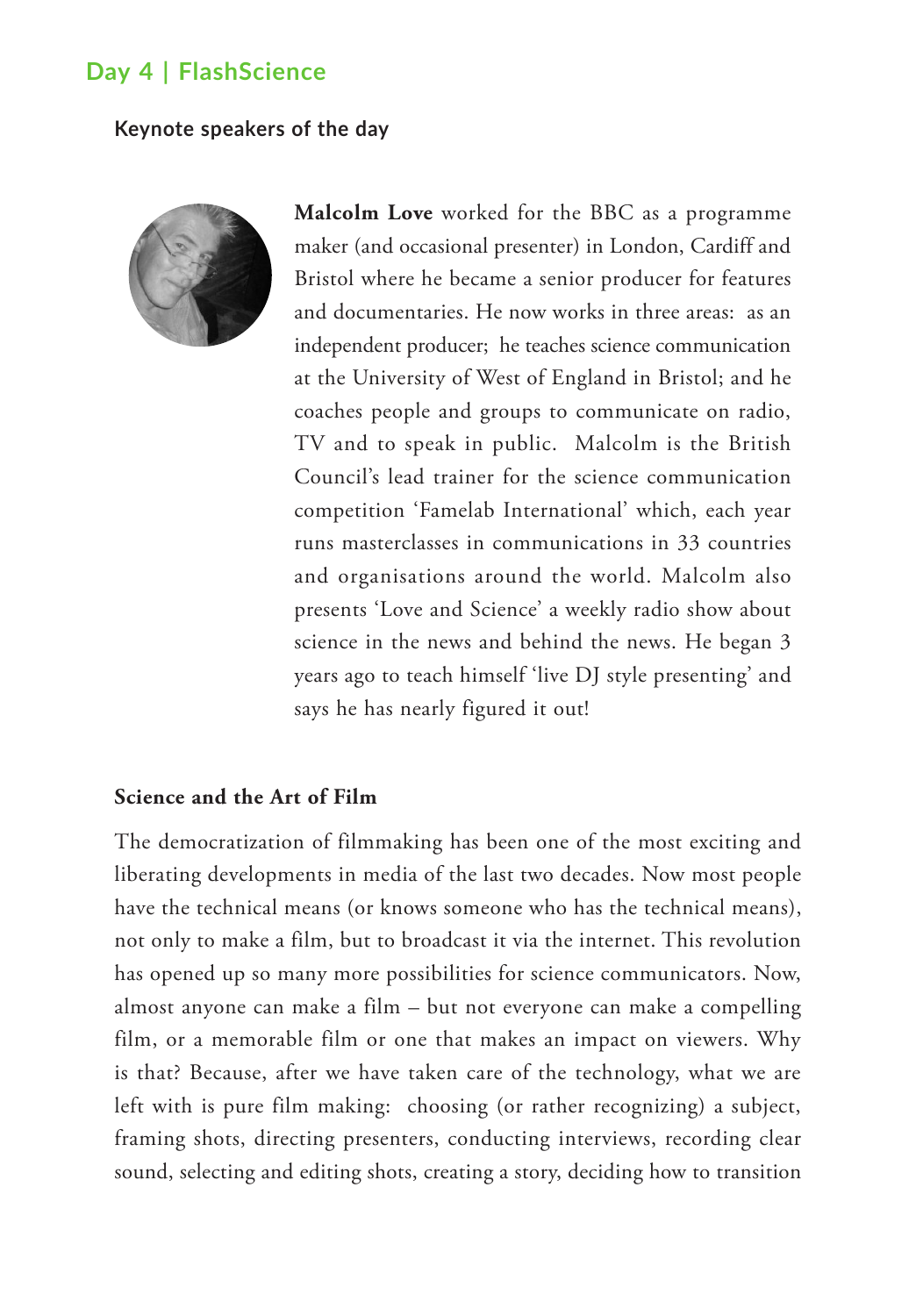between one shot and another. This session explores these core filmmaking skills and applies them particularly to telling the stories of science. We reveal some of the hidden artfulness of successful filmmaking and look at the often simple ideas that make a large difference.



**Paulo Nuno Vicente** works as an Assistant Professor at Universidade Nova de Lisboa, where he coordinates iNOVA Media Lab, a research and development laboratory dedicated to immersive and interactive narrative, digital journalism, science communication, digital methods and information visualization. He started his career as a non-fiction multimedia storyteller. As a journalist and as a documentary filmmaker he has worked extensively across Sub-Saharan Africa, the Middle East and Latin America. In 2013, he founded Bagabaga Studios, an interdisciplinary co-op dedicated to digital media production and training. He holds a PhD on Digital Media (UT Austin Portugal) and he was a 2016 Fellow of the German Marshall Fund of the United States.

### **Science in Motion**

It is simple to define climate change as an abstract process: human-produced carbon emissions are changing the composition of our atmosphere and warming the planet. It is less easy to make climate change comprehensible as a concrete personal and community experience for distinct stakeholders like policy makers, news media professionals and citizens. Why is that? That's because as humans we are hardwired for stories. We need a storyline. But what makes a story? And how can we merge narrative and visual elements in order to translate complex concepts? That's the story of this workshop. To be continued.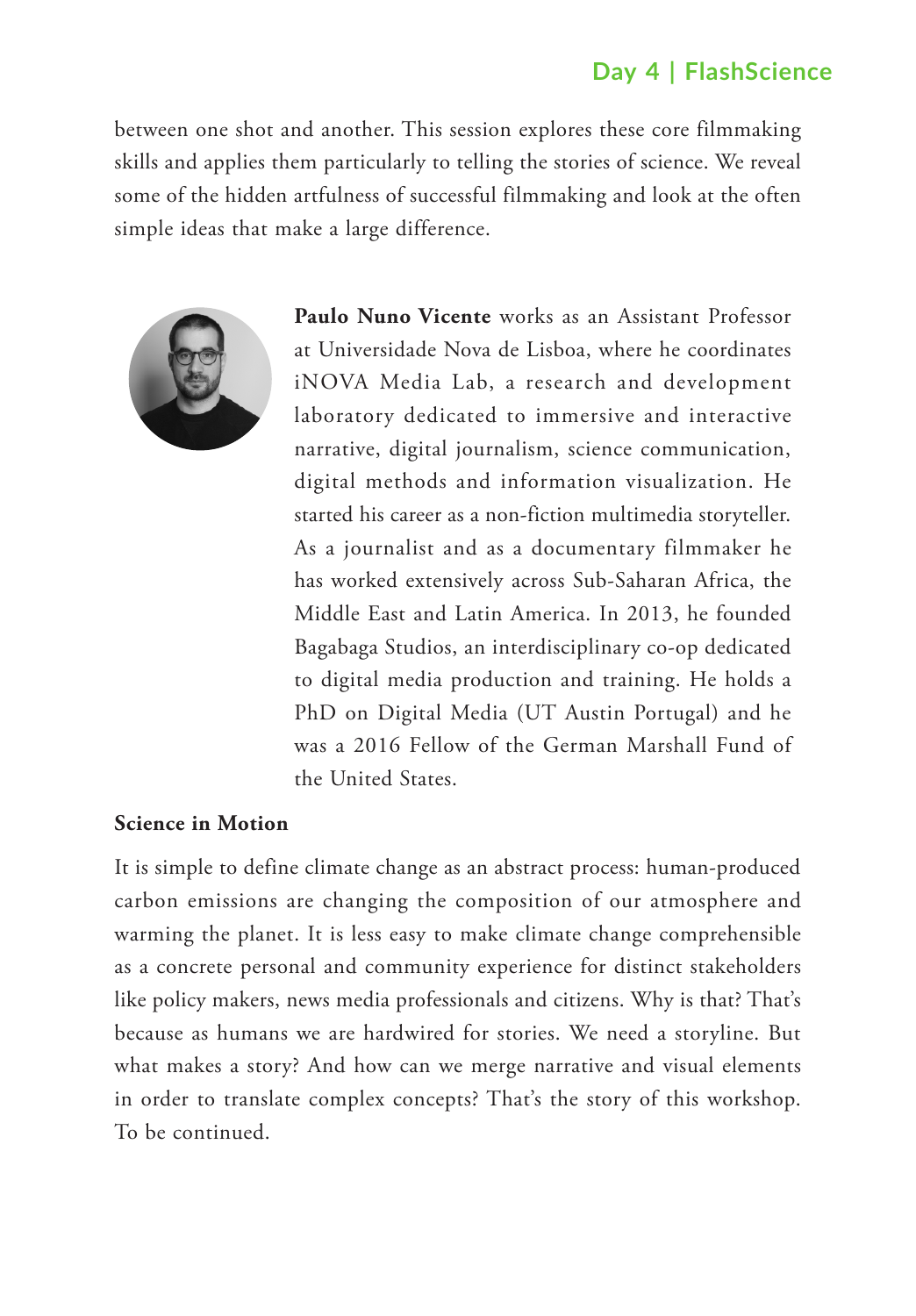

**Nuno Barbosa** is an Invited Assistant Professor at the Department of Communication and Art of the University of Aveiro. He has a Degree in Communication Design by the University of Aveiro and a Master's Degree in Multimedia Communication & Digital Audiovisuals, also by the University of Aveiro. He is also a producer / director and won some international awards: RØDE International Film Competition, Creative Macau – Sound and Image, Magnolius Music Video Competition.

### **Lights, camera, action!… and post-production**

In this workshop, we will produce a short presentation video of the participants, using a lighting setup, a camera and video editing software. Some basic animation technics will also be introduced.

Before the workshop, the installation of a video editing software in the laptop computers of the participants is required: "Open Shot" (free) available at <http://openshot.org/>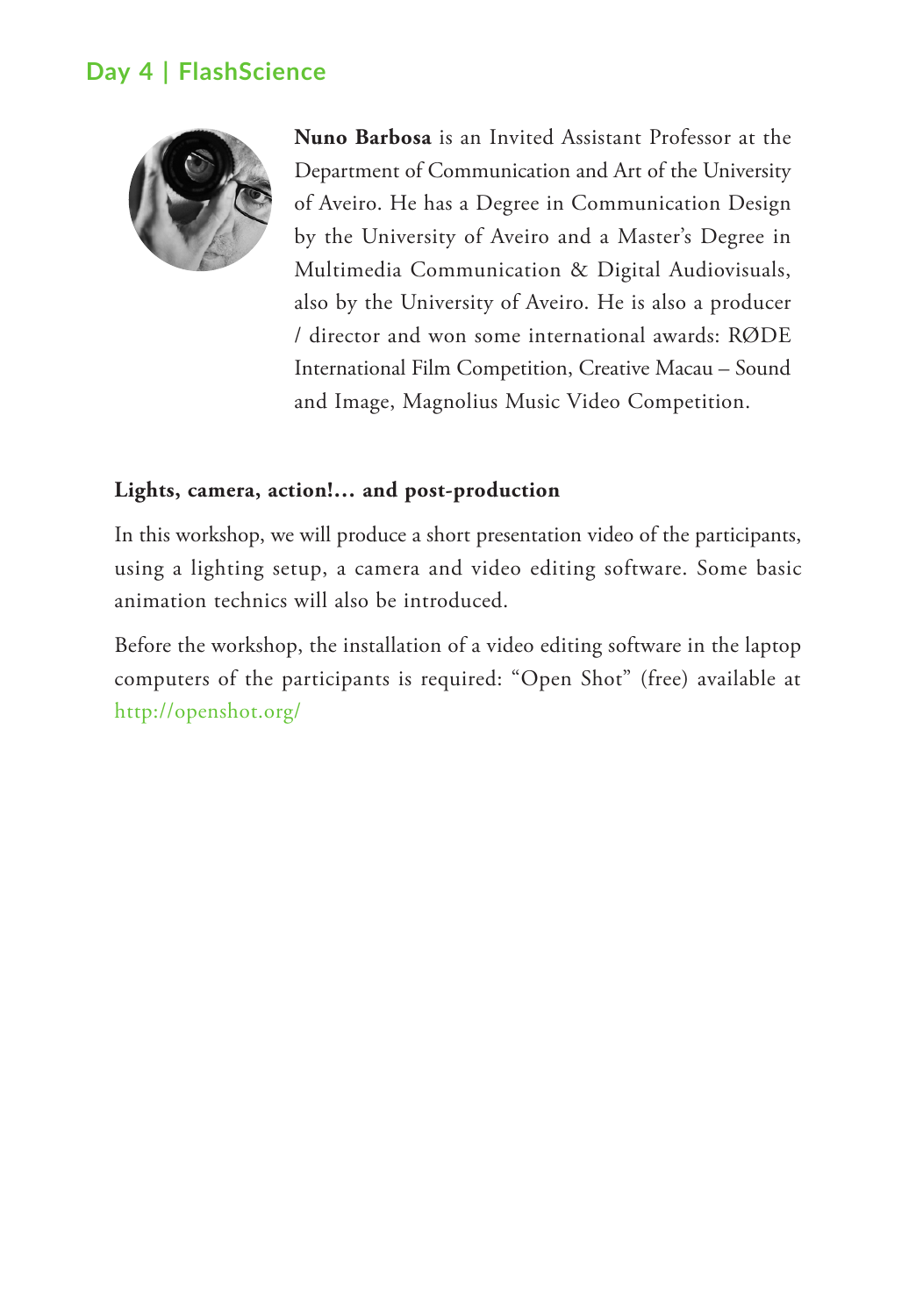# **Day 5 | HiScience**

### **Day 5 (November 9th) - HiScience**

### **9h00 - 10h30 | Amphitheater**

#### **HiScience | Lecture**

Alexandre Gamela

Discussion about how to use the best platforms to share our knowledge, and how to create narratives that are both compelling and effective? And how to use social media in our content production strategy?

The students will need PC, pencils and paper

**10h30 - 10h45 | Coffee Break**

## **10h45 - 12h00 | Amphitheater**

#### **HiScience | Lecture**

Alexandre Gamela

Presentation and discussion about social networks and their potential to communicate science, according to different objectives and targets

The students will need PC, pencils and paper

**12h00 - 14h00 | Lunch**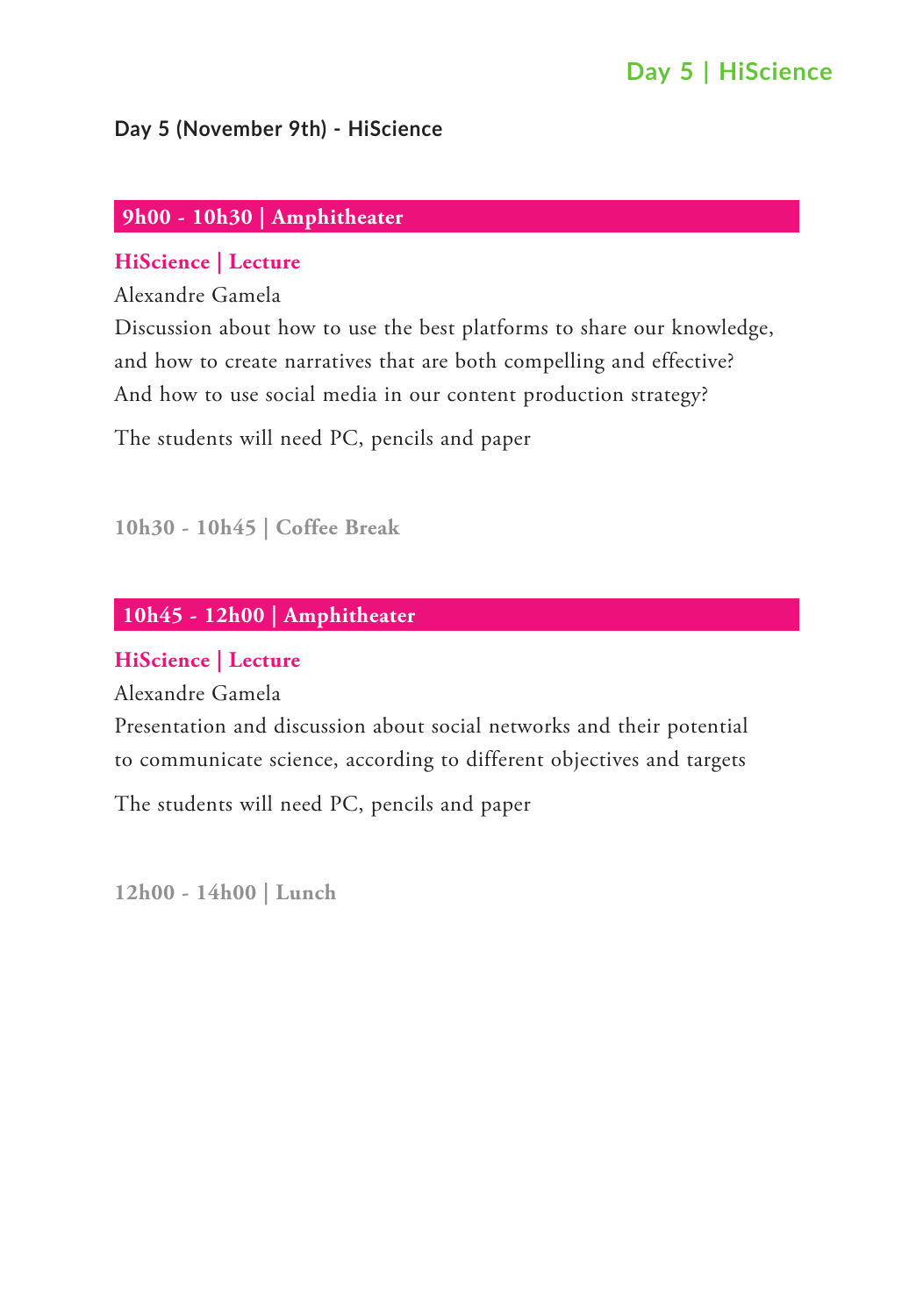# **Day 5 | HiScience**

### **14h00 - 15h30 | Math games room**

### **Mentoring**

Individual work in the facilities with Mentors' support

Preparation of the oral presentations for the closing session.

The students will need PC, pencils and paper

**15h30 - 15h45 | Coffee Break**

**15h45 - 18h00 | Math games room**

Continuation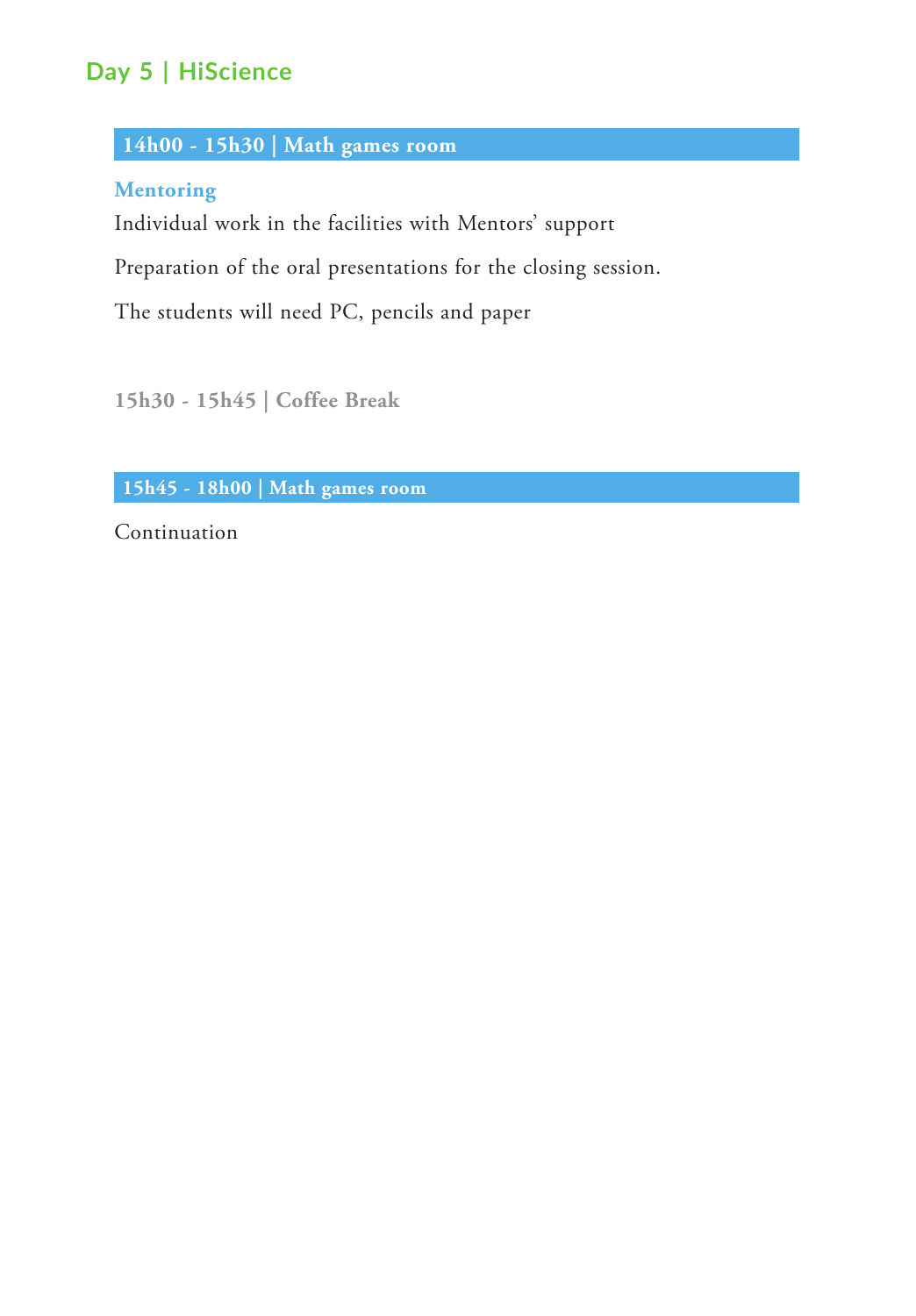## **Day 5 | HiScience**

#### **Keynote speaker of the day**



**Alexandre Gamela** is a digital media producer with a Master Degree in Online Journalism, by the Birmingham City University. He has been a columnist in several online and traditional periodicals, such as PCGuia and Revista Gerador, and also as an Instructor at the University of Porto and FLAG, the latter in Digital Marketing. Currently he is a Digital Media Producer and Researcher in Science Communication. He has experience as a Content Producer in Plantas Invasoras in Portugal (http://invasoras.pt/en/) and in the Botanic Garden of the University of Coimbra.

#### **How to get the best out of social media to communicate science**

Social media have become the internet. Users share, comment, engage with content spread across multiple platforms, from Facebook to Twitter, in different formats, from gifs to videos. Researchers can be an authoritative voice amidst the chaos of misinformation and excessive information and directly interact with their audience. But how to use the best platforms to share our knowledge, and how to create narratives that are both compelling and effective? And how to use social media in our content production strategy? Identifying potential audiences, creating calls to action, analyzing engagement and using each social network characteristics are some of the steps needed for researchers to reach both wider and specific groups, either peers, communities involved in our projects or people in general.Social media for researchers is not about going viral, but rather to raise awareness, reach society in well known and widespread environments, and to get closer to other researchers and institutions working in our field of expertise.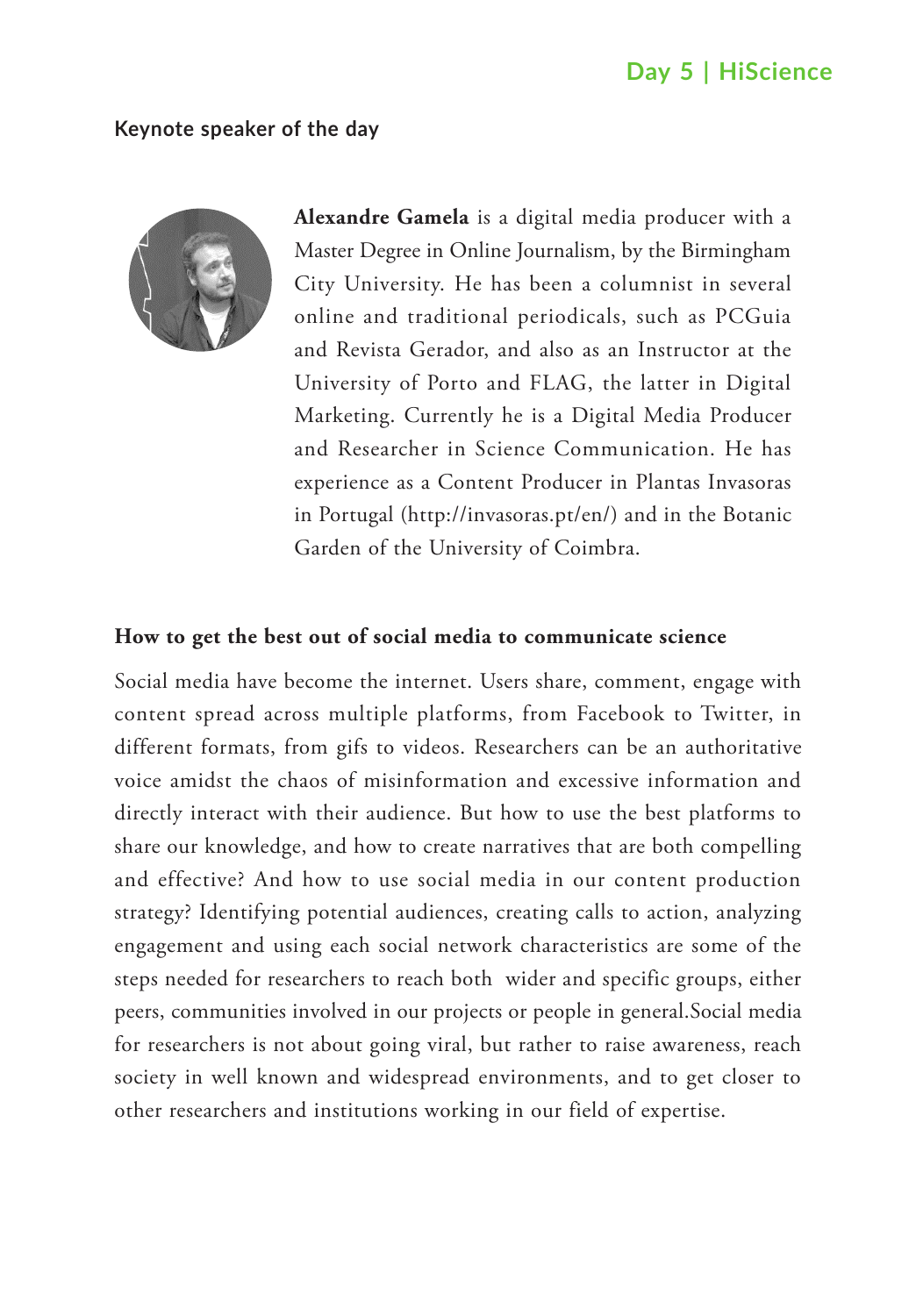# **Day 6 | Closing session**

**Day 6 (November 10th) - Closing session**

### **9h00 - 10h30 | Amphitheater**

#### **Closing session**

**Oral presentation (maximum 5 minutes) of the individual projects.**

The talk should be aimed at public in general, in order to contribute to public awareness about research in Education.

Oral presentations should preferably be accompanied by one of the products developed during the week.

The students will need a pc, projector and internet access.

**10h30 - 10h45 | Coffee Break**

### **10h45 - 12h00 | Amphitheater**

#### **Round table**

Pedro Pombo

In this Round table there will be a reflection about the work developed during the training week. One of the ultimate goals is to promote the development of an international academic network of "Science Communication on research in Education".

### **SCoRE'17 Coordination acknowledgments**

**12h00 - 14h00 | Lunch**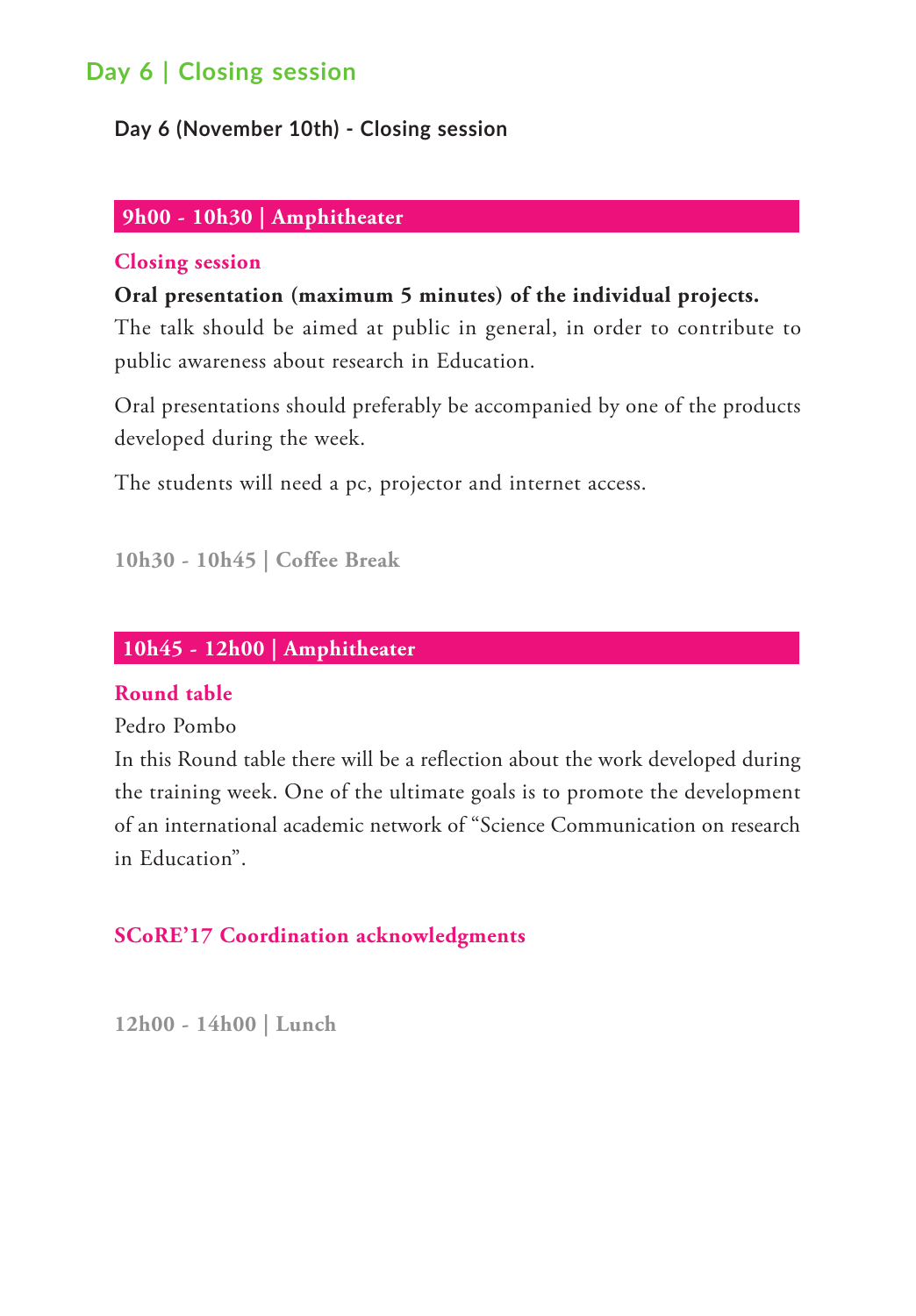# **Day 6 | Closing session**

### **14h00 - 17h00**

### **"AveiroTour"**

The Autumn School CIDTFF 2017 offers some social activities that will allow the participants to know the city of Aveiro, its history and traditions. These activities will take place in the last day. They are optional and free. The Museum of Aveiro and The Santiago da Fonte Saltplan are iconic for the city and represent its history.

**14:15 |** The Santiago da Fonte Saltplan

**15:15 |** Museum of Aveiro